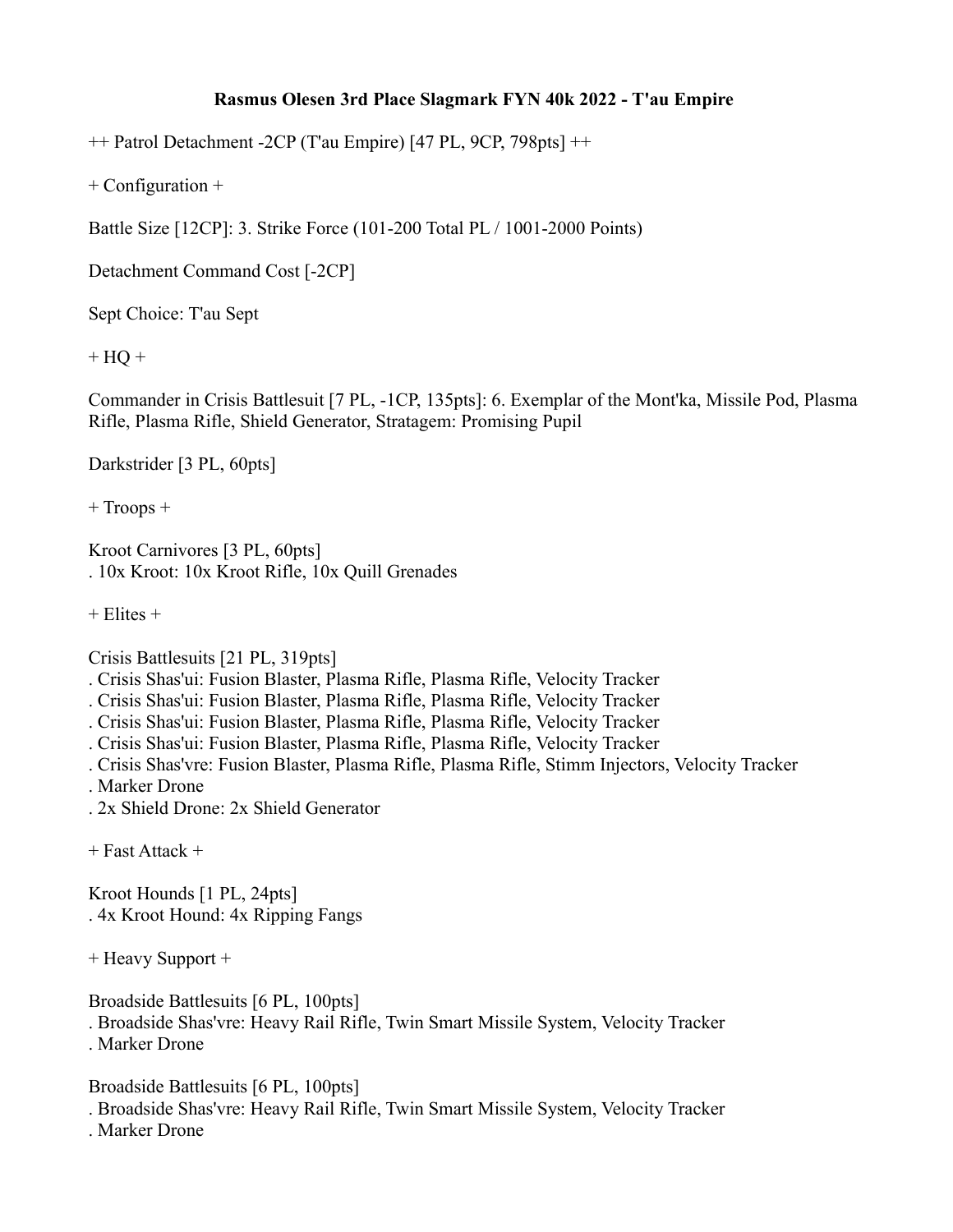++ Patrol Detachment -2CP (T'au Empire) [62 PL, -4CP, 1,051pts] ++

+ Configuration +

Detachment Command Cost [-2CP]

Sept Choice: T'au Sept

+ Stratagems +

Stratagem: Emergency Dispensation [-1CP]: Additional Relics

 $+ HQ +$ 

Commander in Coldstar Battlesuit [8 PL, -1CP, 165pts]: 1. Precision of the Hunter, Burst Cannon, Burst Cannon, DW-02 Advanced Burst Cannon, High-output Burst Cannon, Onager Gauntlet, Shield Generator, Stratagem: Promising Pupil

Ethereal [3 PL, 60pts]: 2. Sense of Stone, 6. Wisdom of the Guides, The Humble Stave

+ Troops +

Kroot Carnivores [3 PL, 60pts] . 10x Kroot: 10x Kroot Rifle, 10x Quill Grenades

 $+$  Elites  $+$ 

Crisis Battlesuits [20 PL, 309pts]

. Crisis Shas'ui: Burst Cannon, Burst Cannon, Cyclic Ion Blaster, Velocity Tracker

. Crisis Shas'ui: Burst Cannon, Burst Cannon, Cyclic Ion Blaster, Velocity Tracker

. Crisis Shas'ui: Burst Cannon, Burst Cannon, Cyclic Ion Blaster, Velocity Tracker

. Crisis Shas'ui: Burst Cannon, Burst Cannon, Cyclic Ion Blaster, Velocity Tracker

. Crisis Shas'vre: Burst Cannon, Burst Cannon, Cyclic Ion Blaster, Velocity Tracker

. Marker Drone

. 2x Shield Drone: 2x Shield Generator

Crisis Battlesuits [20 PL, 309pts]

. Crisis Shas'ui: Cyclic Ion Blaster, Plasma Rifle, Plasma Rifle, Velocity Tracker

. Crisis Shas'ui: Cyclic Ion Blaster, Plasma Rifle, Plasma Rifle, Velocity Tracker

. Crisis Shas'ui: Cyclic Ion Blaster, Plasma Rifle, Plasma Rifle, Velocity Tracker

. Crisis Shas'ui: Cyclic Ion Blaster, Plasma Rifle, Plasma Rifle, Velocity Tracker

. Crisis Shas'vre: Cyclic Ion Blaster, Plasma Rifle, Plasma Rifle, Velocity Tracker

. Marker Drone

. 2x Shield Drone: 2x Shield Generator

+ Fast Attack +

Kroot Hounds [1 PL, 24pts]